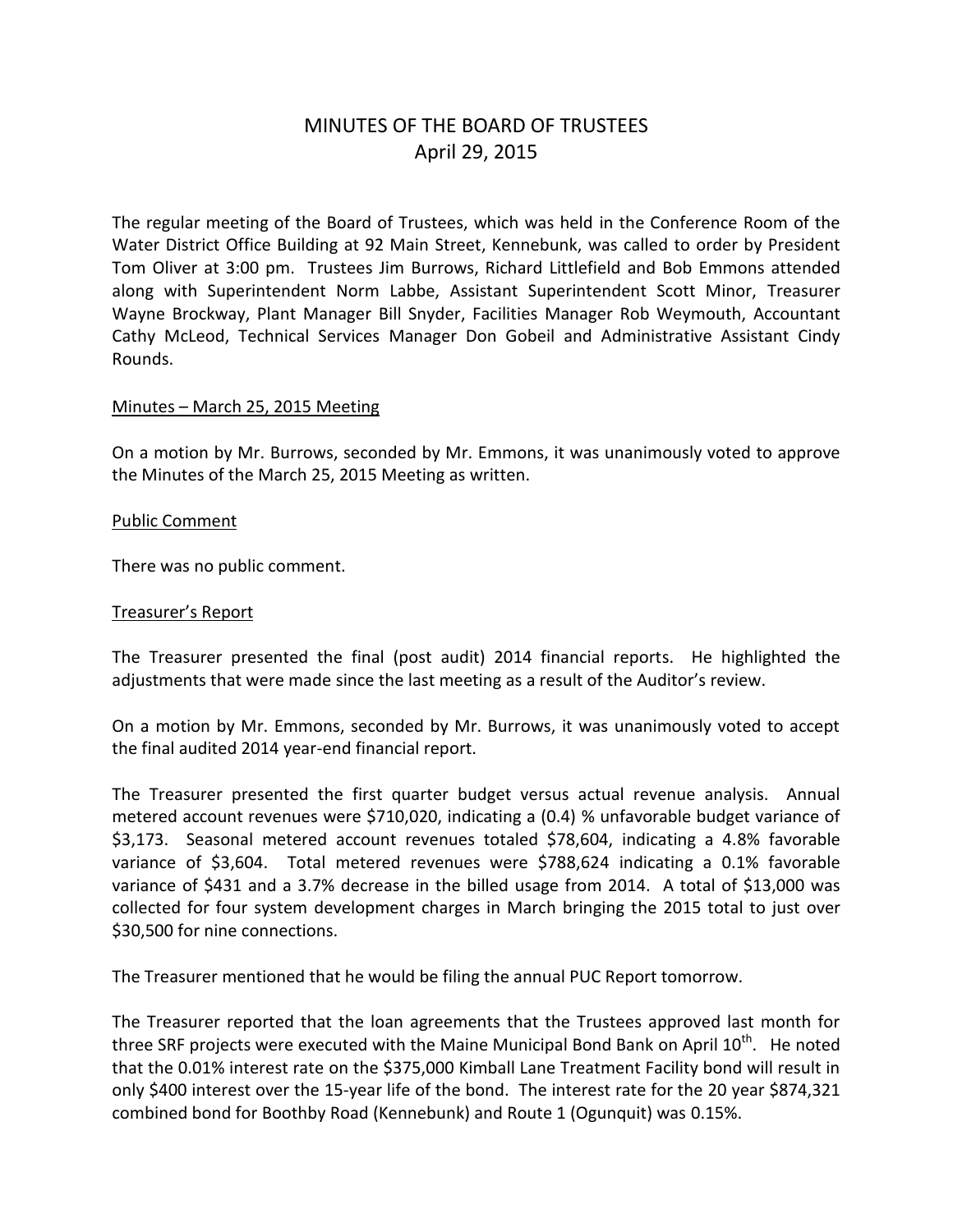### Monthly Water Production Report

The Assistant Superintendent reported that 61.9 MG of water (21.6% increase from 2014) was produced in March (50.9 MG in 2014) comprised of 31.5 MG of surface water (Branch Brook) and 30.5 MG groundwater from the Kennebunk River well. He noted that it was the second highest total production (in March) since 2003, possibly attributed to customers running their faucets to avoid freeze-up during the extremely cold winter that just passed. Year to date groundwater production of 90.1 MG exceeded the 2014 year to date total (34.2 MG). The year to date total production for all sources also increased by 17.5 MG (11.5%).

The surface water versus groundwater production comparison chart showed that the year to date differential between the surface water chemical cost (\$223.27) and groundwater chemical cost (\$31.04) was \$192.23 per MG. The increase in the surface water chemicals for March was attributed to the increase in turbidity and color due to the spring snow melt. He noted that the year to date chemical cost savings realized with groundwater is \$17,319. Liquid precipitation measured at the Filtration Plant was 1.52" of rain in March.

### Merriland River Well Manganese Removal Project

The Superintendent reported that this innovative manganese removal system, designed and constructed in-house, is nearly ready to be put in service. The Plant Manager outlined the process that will be utilized to remove the manganese. The Facilities Manager described the recently installed filter effluent piping modifications and distributed photos illustrating the pipe installations and the abandoned pipe that was encountered while drilling through the clear well wall.

The Superintendent was pleased to report that the preliminary test results show that the manganese levels have been reduced from .18 parts per million (ppm) to approximately .03 to .06 ppm.

# Main Extension -- Ocean Avenue, Kennebunkport

The Technical Services Manager reported that progress on this project continues. The Town had notified area residents of the scope of the upcoming paving and shoulder upgrade projects and potential water main extension. A deadline of April  $28<sup>th</sup>$  was given to the residents to express their interest in connecting to a potential main extension. He displayed a map of the area and detailed various main extension routing possibilities, and further explained how projecting different cost/installation scenarios is highly dependent on the property locations of residents who favorably respond. He will continue to report the progress in future meetings.

#### AMI Project

The Superintendent reported that the draft contract submitted by Mueller has been reviewed in great detail by Staff and those comments/questions will be forwarded to the District's consultant for additional review.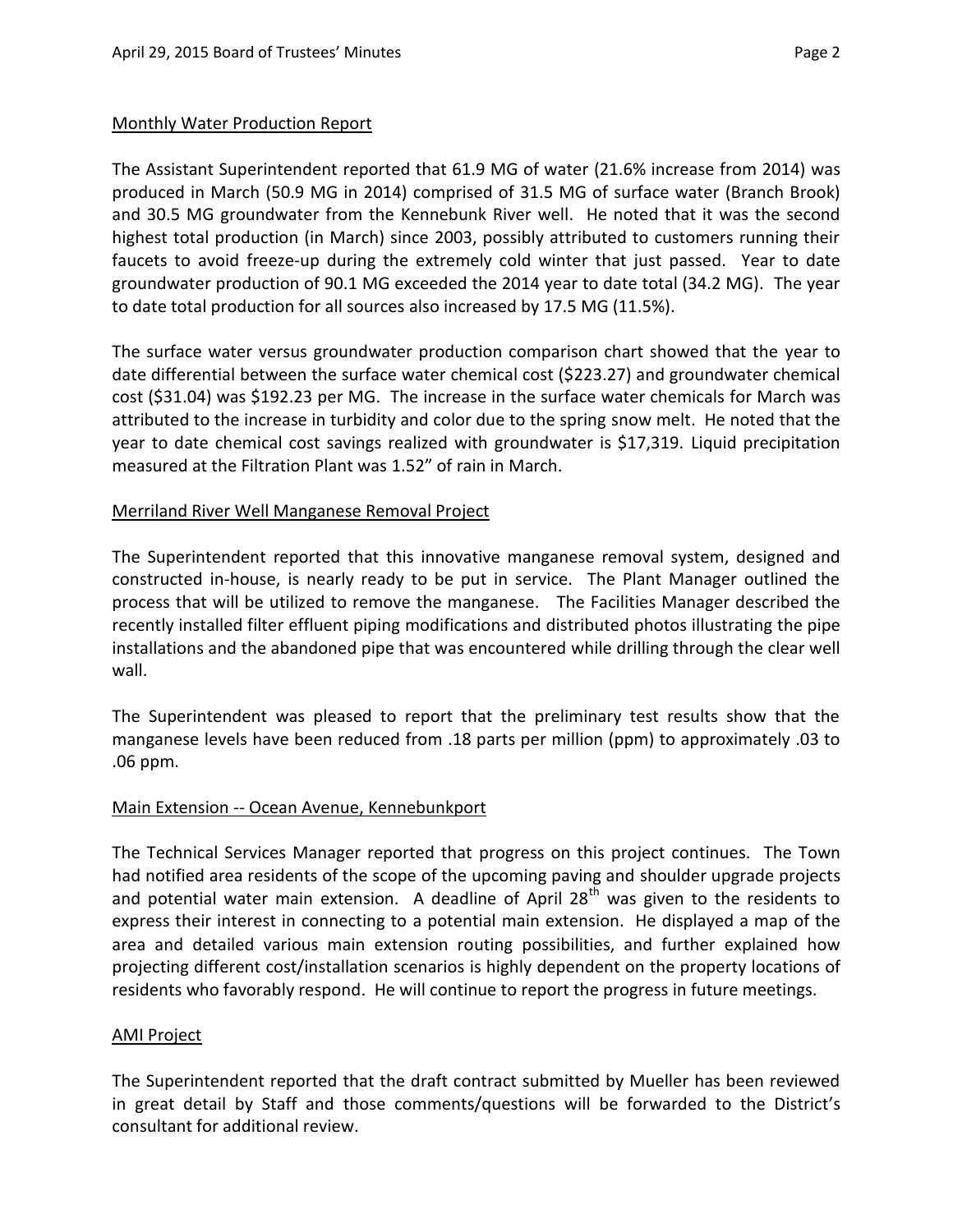The Technical Services Manager provided a progress update on this project. The pipe relocation on Grasshopper Lane has been completed. Some services remain to be reconnected. The main replacement on Beach Street was undertaken next and was completed and put on line last night. He continued by describing the scope of work at the Phillips (Josias River) bridge as preliminary work starts in the next few days. Night work (7:00 pm to 6:00 am) will start on May 3<sup>rd</sup>. This project continues to require extensive coordination and communication with the tightly woven schedules among the contractors.

### Main Extension – Arundel-Kennebunkport Cottage Preserve, Route One, Arundel

The Technical Services Director reported that this project, comprised of 249 units (900 sf) with a nine-month occupancy, is progressing. Approximately 900' of the 1,800' of the 16" water pipe has been installed. The units will have individual meters and year round services.

### Forestry Operations

The Assistant Superintendent reported that \$25,000 in revenue (\$20,000 budgeted) has been generated through the timber harvesting at the Sandy Lane North lot, a 64 acre parcel off Route 9A in Kennebunk.

#### Seasonal Hydrant Flushing

The Assistant Superintendent reported that although the spring hydrant flushing is slightly behind schedule (because the Plant has been shut down to allow the construction of the manganese removal system), it should be completed in less than three weeks. The practice of emailing daily progress updates by the flushing crew has been well-received.

#### Seasonal Main Activation

The Assistant Superintendent reported that more than the usual number of seasonal mains were discovered to have had damage from the difficult winter. A majority of the breaks were in old galvanized seasonal pipe. Next year's Capital budget will propose additional replacement of the galvanized pipe.

# Southern Maine Regional Water Council Activities

The Superintendent reported that six of the seven member utilities individually applied for and received Capacity Development grants through the Drinking Water Program. Each utility is committing up to \$10,000 (50/50 match) to conduct a study that will provide a more detailed hydraulic, chemical and financial analysis of interconnections (between KKWWD, Biddeford, York and Kittery). There will be a core study that is common to all six systems but each system will focus on certain aspects (that pertain to their system) that would be investigated more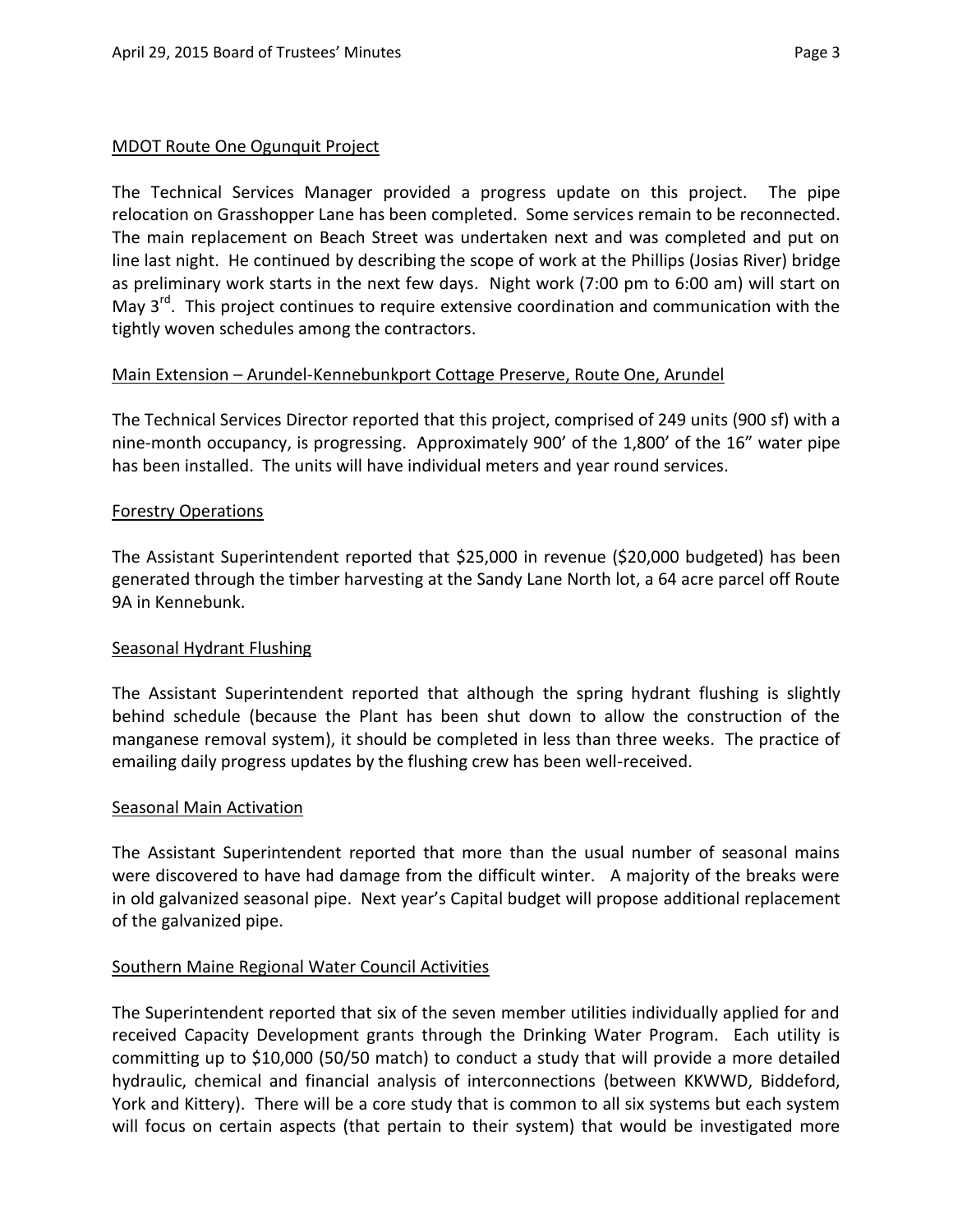closely. The next SMRWC meeting to further discuss the scope of the study will be held on May  $12^{th}$ .

### Ogunquit 3MG Tank Painting

The Facilities Manager reported that the blasting and coating of the Ogunquit 3MG tank will commence by the end of next week. The contractor (Limerick Steeple Jacks) is currently installing the necessary rigging to undertake the work.

### Main Replacement – Langsford Road, Kennebunkport

The Assistant Superintendent reported that this project is being done in conjunction with the Town's road rebuilding/sidewalk construction project and will be installed utilizing the pipeburst method. The project is anticipated to begin around mid-June. The bursting is scheduled to begin on June 23<sup>rd</sup>, following the installation of the temporary service lines.

### Main Extension – Cottage at Salt Marsh, Kennebunk

Connecting to the existing 10-inch main along Western Avenue in Kennebunk at a point approximately 400 feet westerly of the intersection of Western Avenue and Boothby Road, install approximately 855 feet of 8-inch main and 305 feet of 4-inch main northerly and westerly along a proposed road, ending at a cul-de-sac.

Reference is made to sheets 5 & 6 of a set of plans entitled 'Cottages at Salt Marsh – 83 Western Avenue, Kennebunk Maine' – prepared for Seagrass Lane LLC by Sebago Technics, dated 09/29/2014.

The applicant, Michael Spenlinhauer DBA Seagrass Lane, LLC, will be required to deposit \$4,224 plus furnish *all* trench, *all* material and *all* labor to complete the installation in accordance with Water District specifications.

On a motion by Mr. Burrows, seconded by Mr. Emmons, it was unanimously voted to accept this main extension.

#### Main Extension – Wallace Woods, Kennebunkport

Connecting to the existing 12-inch main along North Street in Kennebunkport at a point at the intersection of North Street and Locke Street, install approximately 900 feet of 8-inch main and 340 feet of 4-inch main easterly along a proposed road, ending at a dead end.

Reference is made to sheets 4 & 5 of a set of plans entitled 'Wallace Woods – North Street, Kennebunkport Maine' – prepared for Turner Porter by Sebago Technics, last revised 03/31/2015.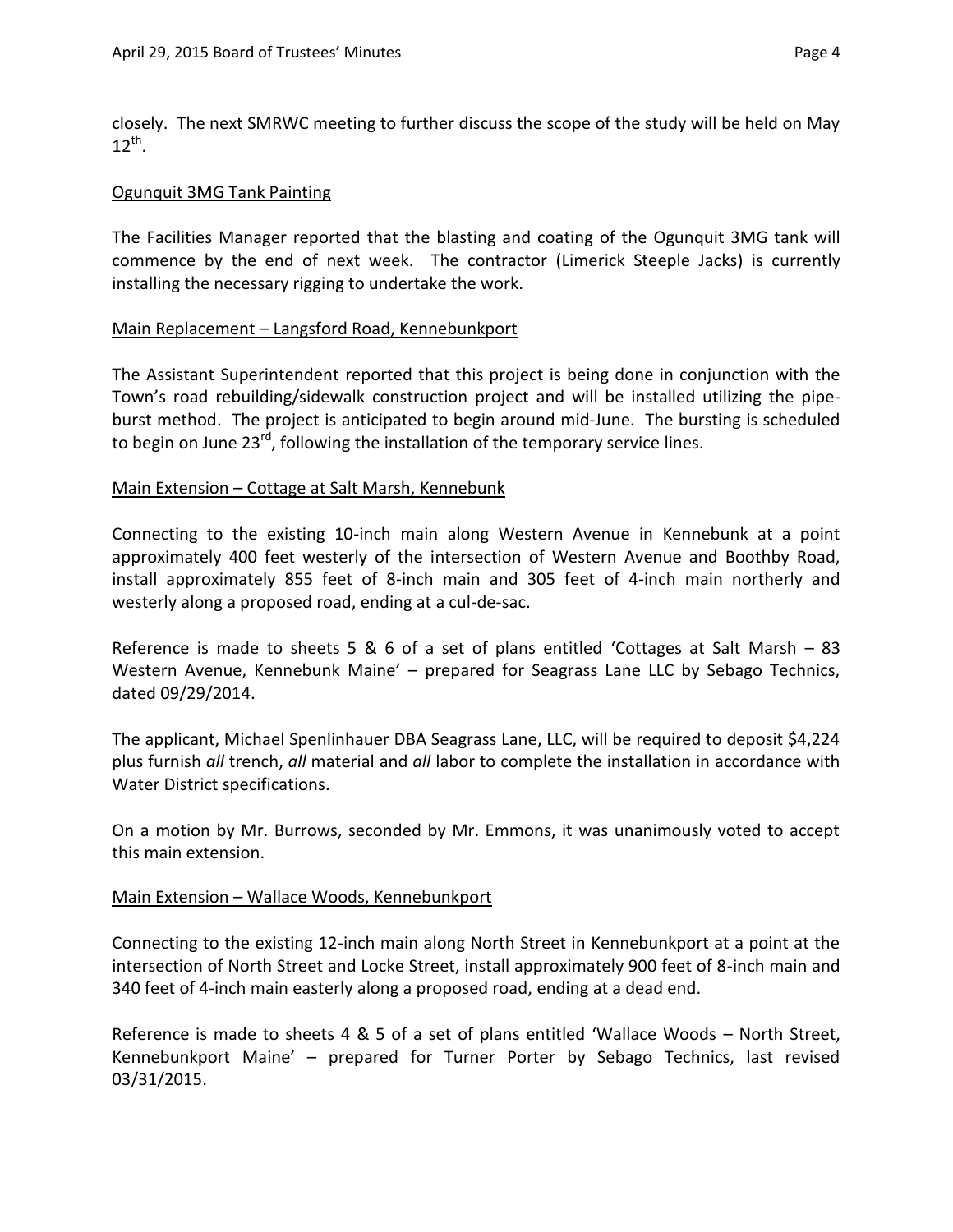The applicant, Turner Porter, will be required to deposit \$4,224 plus furnish *all* trench, *all* material and *all* labor to complete the installation in accordance with Water District specifications.

On a motion by Mr. Burrows, seconded by Mr. Emmons, it was unanimously voted to accept this main extension.

### Budget Modification – SRF Eligibility

The Superintendent reported that the District was recently notified that the AMI project planned for 2015 may become eligible for SRF funding with a 20-year bond at an interest rate of less than 1%. He noted that the amount of eligible funding (\$600,000) is significantly greater than the currently approved budget (\$265,700) for this project. He proposed that the Board approve the increase in the AMI project of \$334,300 and simultaneously reverse the \$96,000 capital budget reduction they had approved at their prior meeting; and thereby approve an effective net increase to this year's capital budget by an amount up to \$239,000. He also noted that having a larger first year budget for the AMI project would be beneficial as a cost saving negotiating tool with the AMI vendor.

On a motion by Mr. Littlefield, seconded by Mr. Emmons, it was unanimously voted to approve the budget modifications as presented by the Superintendent, resulting in a net increase in the 2015 Capital budget by an amount and not to exceed \$239,000.

# LD 1124 – An Act to Manage Risks Associated with the Installation of Natural Gas Pipelines

The Superintendent explained that this Act, which is currently being considered by the State Legislature's Energy, Utilities and Technology Committee, seeks to set reasonable permitting and construction standards, with a goal of assuring that gas lines aren't installed directly on top of, or immediately adjacent to other underground utilities. LD 1124, also supported by MWUA, MRWA, SMRWC, proposes a minimum 6' horizontal separation and 2' vertical separation between gas lines and other underground facilities. He also noted that a new gas transmission line is being installed along Route 109 from Spencer Drive to Wells High School.

#### **Other Business**

- The Facilities Manager reported that the person interested in the Marsh property has encountered some complications with his bank regarding the property upon which he was planning to relocate the building. He is investigating the feasibility of another property.
- The Superintendent announced that the June Trustees' Meeting will be held at the Filtration Plant.
- The Superintendent summarized the attractions that are planned for the District's Open House, held in conjunction with the Town's May Day festivities, from 9:00 to 2:00 on Saturday at the Office Complex.